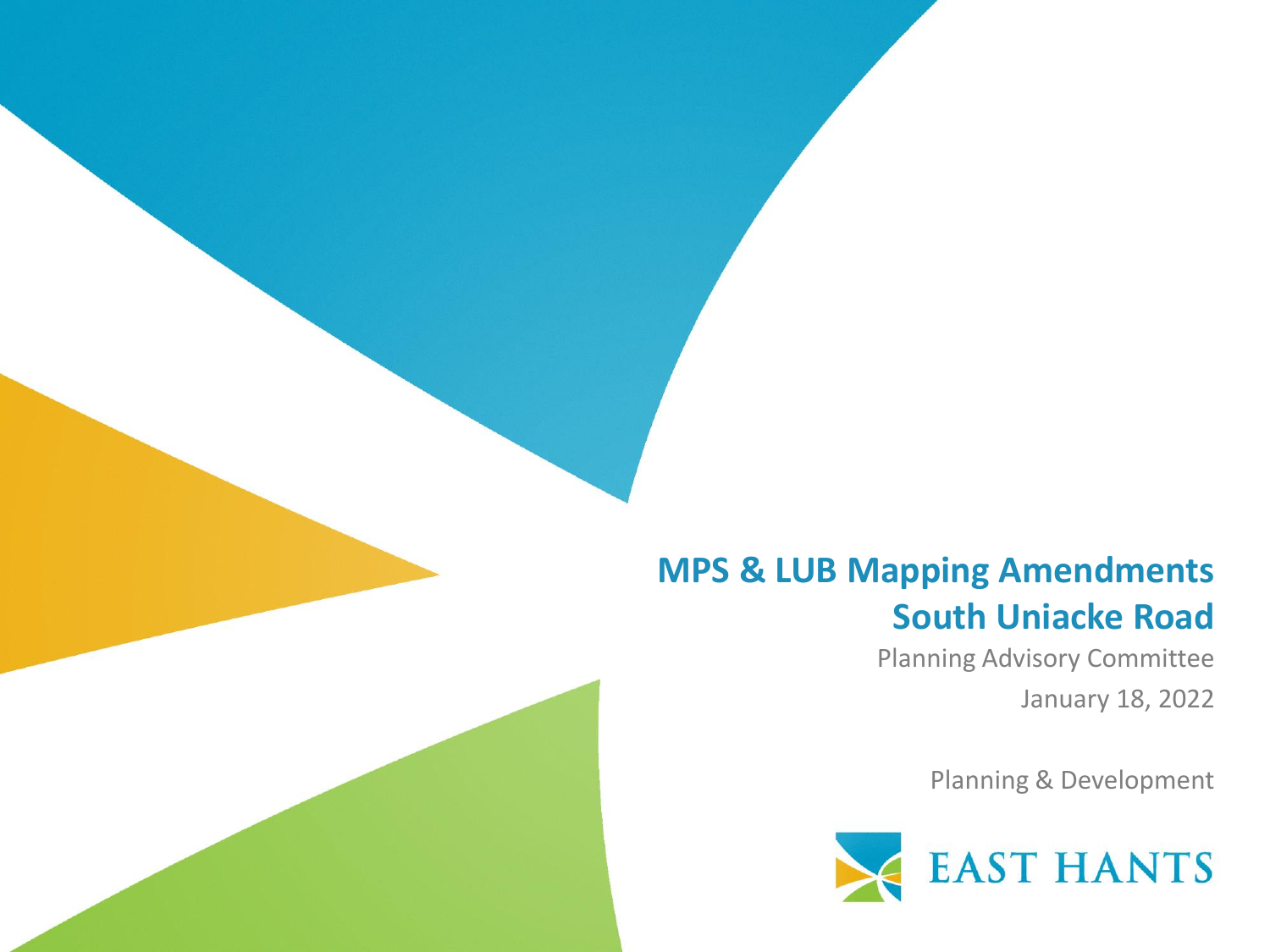## Background

- In February 2021 the Municipality received an application from Donald Martin on behalf of Portree JACC Enterprise Inc.
- The application originally sought to redesignate and rezone property in South Uniacke from Rural Use (RU) to Two Dwelling Unit Residential (R2) Zone.
- This would also require a change in the land use designation.
- Public Information Meeting was held on April 6, 2021.
- Subsequently the applicant has requested that the application be changed to request the zone become Established Residential Neighbourhood (R1).
- As a result of this change first reading will have to be conducted again.

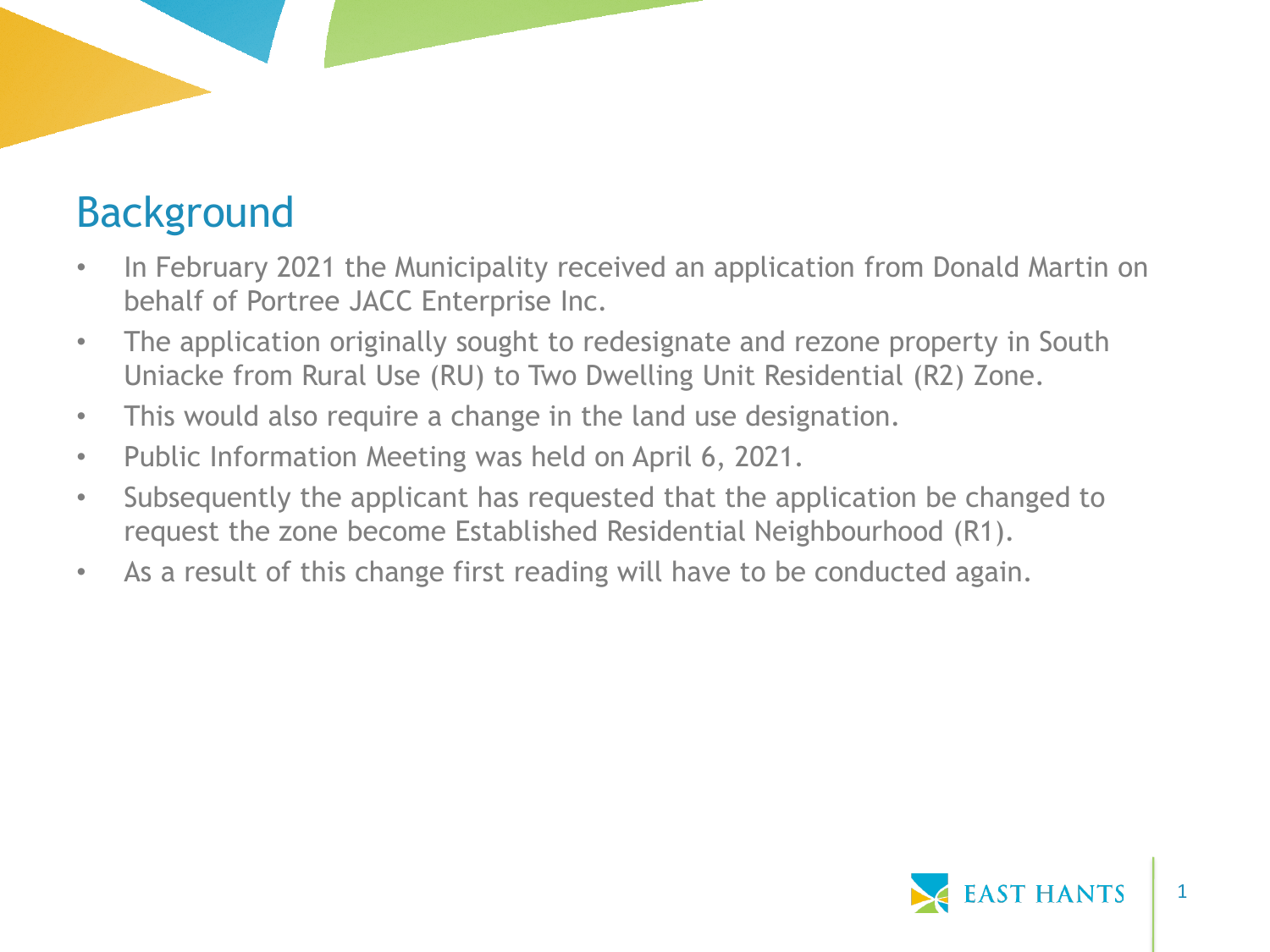# Subject Property

- Subject property (PID 45141496) is accessed via the South Uniacke Road.
- The forested property totals 41.4 Ha.
- Zoning is Rural Use (RU) except for the portion along the Sackville River, which is Watercourse Greenbelt (WG).
- The property also shares a boundary with Halifax Regional Municipality (HRM).
- The abutting property in HRM is zoned Mixed Resource (MR -1) under the Beaver Bank, Hammonds Plains & Upper Sackville Land Use Bylaw.



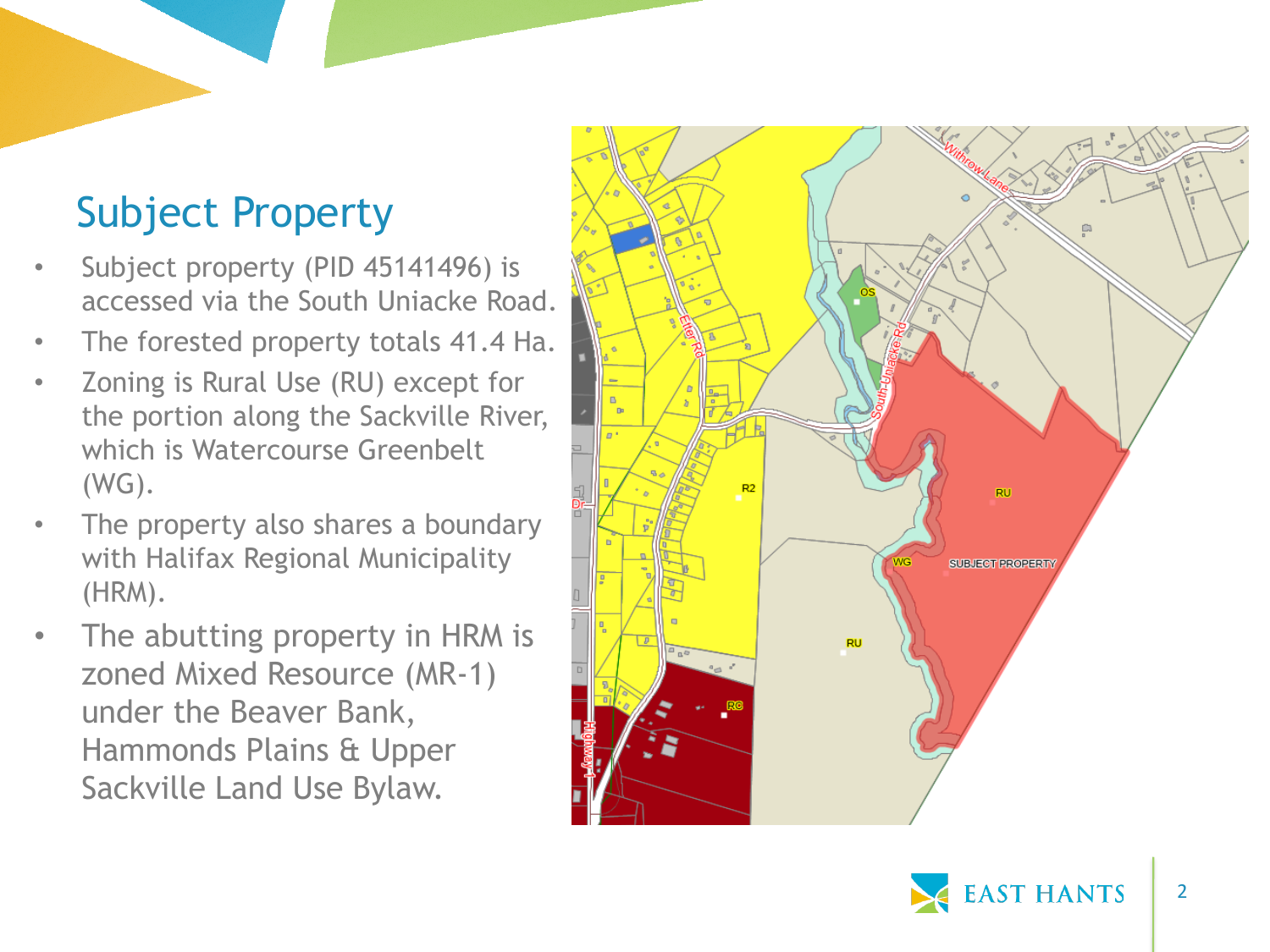#### Development Proposal

- Change the designation from Rural Use (RU) to Established Residential Neighbourhood (ER).
- Change the zone from Rural Use (RU) to Established Residential Neighbourhood (R1).
- The purpose of the application is to enable the development of a low density subdivision.
- The concept submitted by the applicant contains 50 potential lots.
- This is a concept only. Open space contribution or wetlands on the property may impact street layout and lot creation.

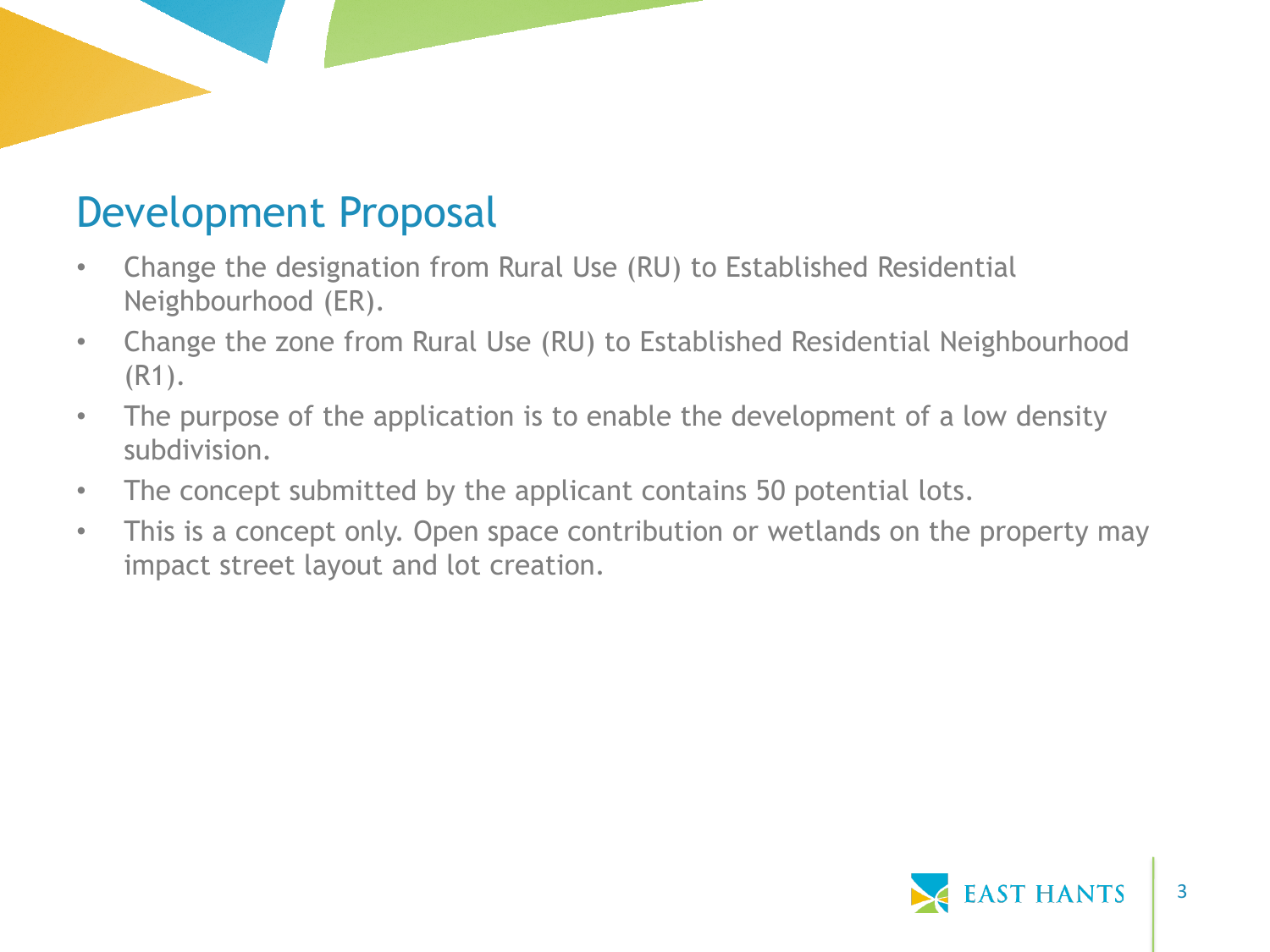



EXISTING ZONE IS RU, RURAL USE AND<br>WG, WATER COURSE GREENBELT.

#### LANDS UNDER SHRADVARD SUNDERT TO ANY RIGHTS ATOMIC IN HOR MARCHY IN DISTINCT.<br>IN FIGHT OF THE PROVINCE OF NOW SCOTIA CYMPTUD OF THE EMPIRATION TACT.

SIMILAN SANGYALA KITSUNDAY SONGA LANG PERDANGSI KLARK<br>DATER DECEMBER 21-ART, CEPTIT ED BY MELIATILA ALLEGN, MELIA LEG<br>PLAN NO. MAN

2010 AND FRUNCH OF LORGEN DOUGLASS, SINCLOCKER ASSAULT AND COMPARED AT A SUBSERVER OF A SUBSERVER OF A SUBSERVER OF A SUBSERVER OF A SUBSERVER OF A SUBSERVER OF A SUBSERVER OF A SUBSERVER OF A SUBSERVER OF A SUBSERVER OF A

**PLAN REFERENCES:** THE AN OF RUSSES APPROVATION TO THE LATER DEVOLACE RANGE FOR THE CONDUCT  $\mathcal{L}^{\text{max}}$  of the set of the state of the set of the set of the set of the set of the set of the set of the set of the set of the set of the set

| LESEND:                                                                   |            |  |            |
|---------------------------------------------------------------------------|------------|--|------------|
| PROPERTY CENTER CONSUMINGER                                               |            |  | 217.       |
| come may have gone as an an ad \$9.51<br>No. White Point<br><b>ED WH-</b> | and profes |  | 20.91<br>- |
| <b>RAN MORAL SENTER POINT AND A RESIDENCE</b>                             |            |  |            |
| Card Mitted and other and the action.                                     |            |  |            |
|                                                                           |            |  |            |

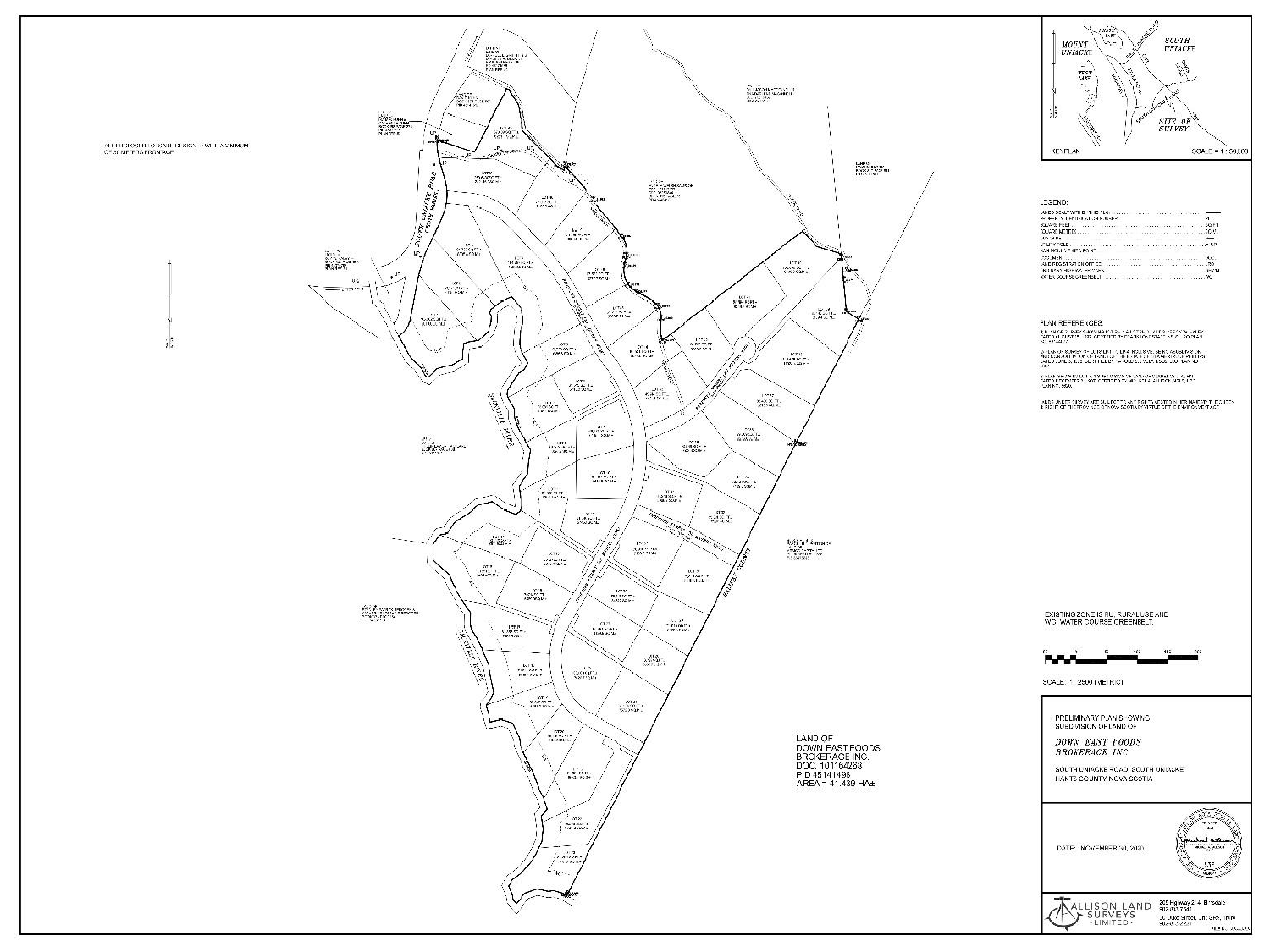- The Mount Uniacke Growth Management Area is unique in that it enables development based on on-site sewage and water service.
- However, within this area the Rural Use (RU) Zone does not allow new roads. As a result, the property will have to be redesignated and rezoned to enable the development.
- In evaluating this application, Staff will refer to MPS polices associated with the Mount Uniacke Growth Management Area as well as general policies related to amending the MPS and the Land Use Bylaw (LUB).
- Council's decision on this application is not appealable to the NSUARB as it involves an amendment to the MPS.

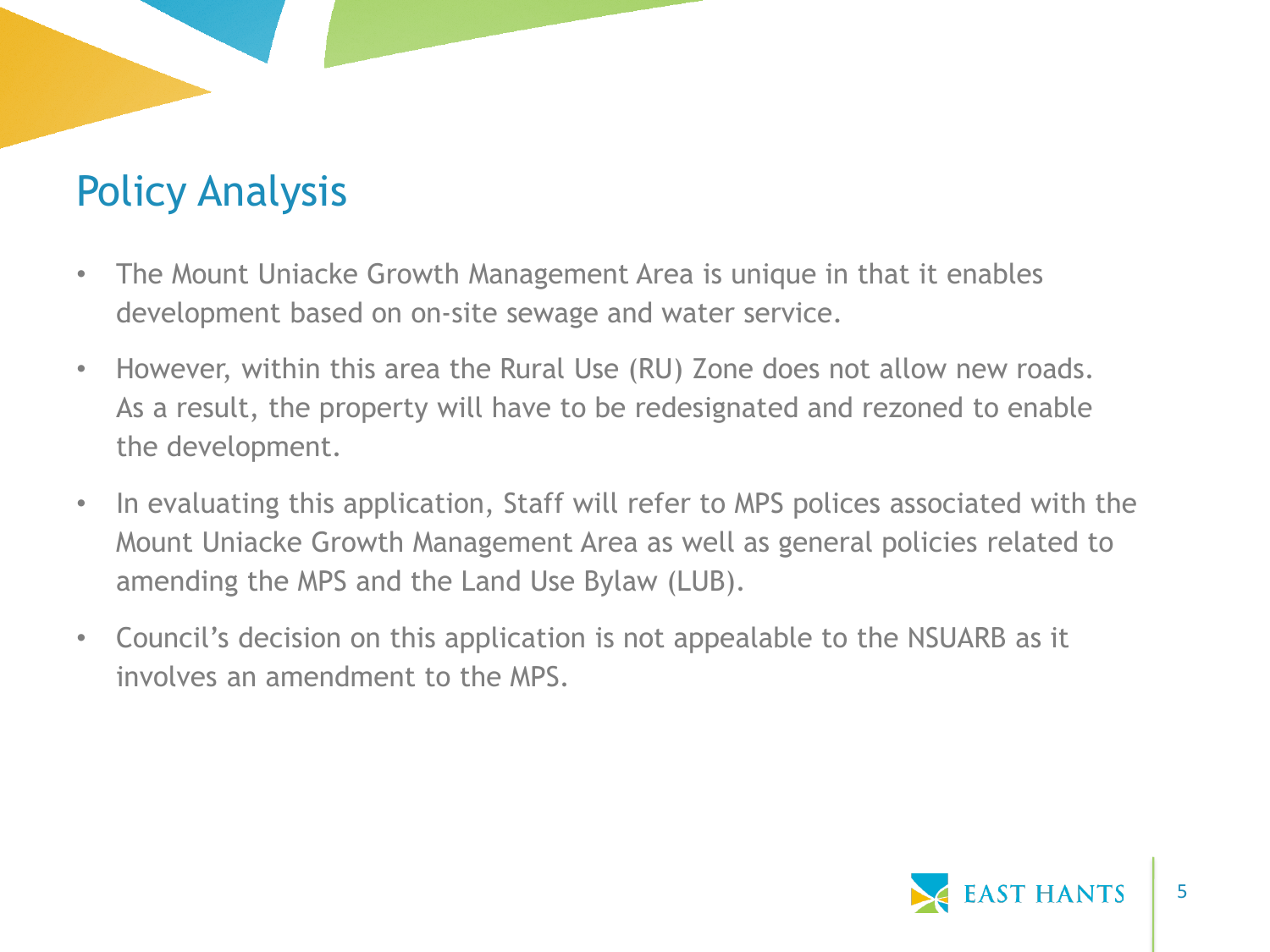• What staff have learned so far:

The **RCMP** have no concerns unless the proposed roads extend into HRM and provide the only access to this part of an adjacent municipality.

**Halifax Regional Municipality** have no concerns and also comment on the road reserves shown terminating at the HRM boundary. They note that based on regulations in HRM, no new roads are anticipated in this area that would connect with the proposed roads in the concept plan.

**NS Public Works** are not requiring a traffic impact study. Their other comments, related to intersection location and drainage, would be addressed at the subdivision stage.

**East Hants I&O** comments related only to road layout that would be addressed at the subdivision stage.

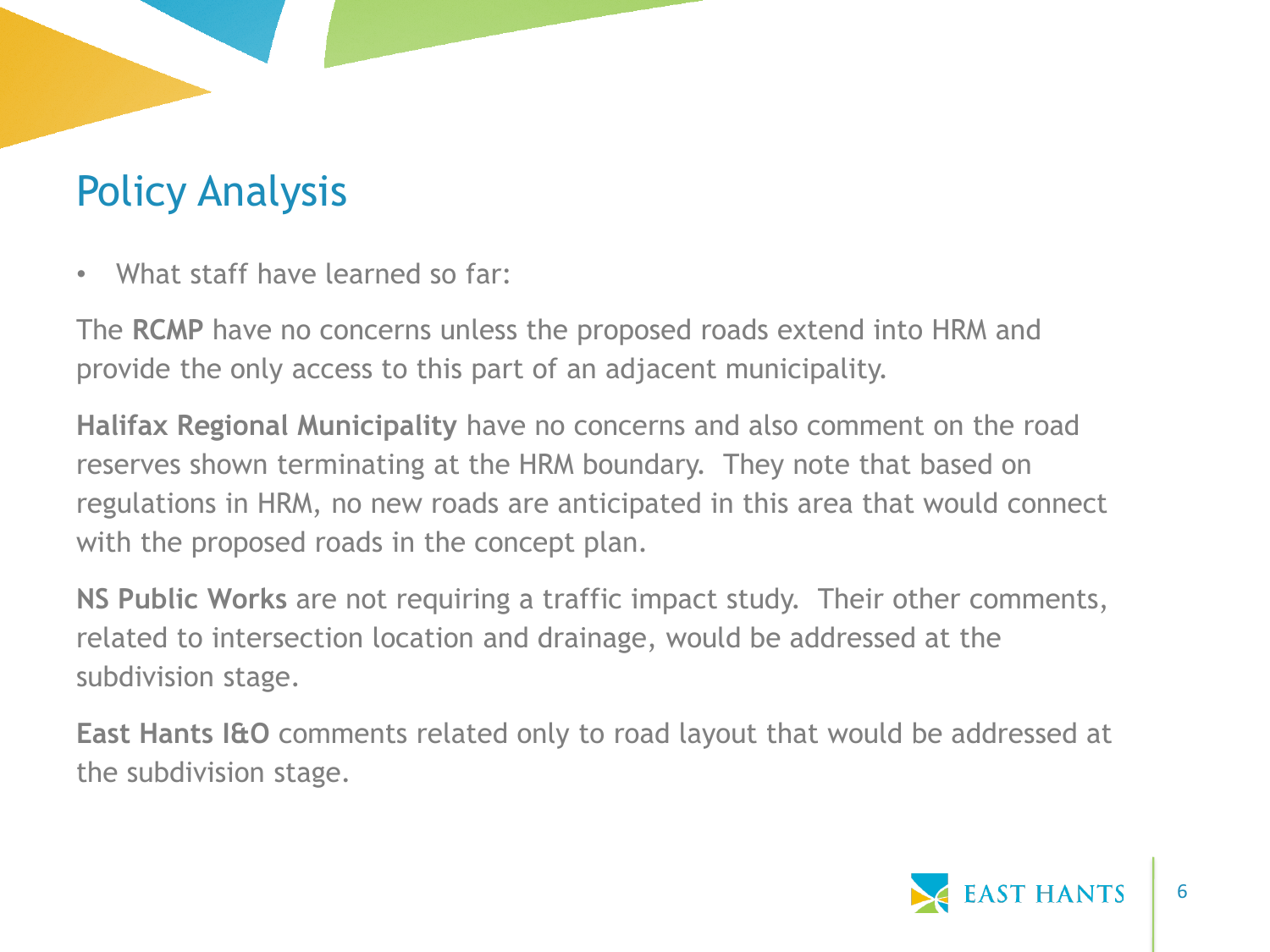The **Sackville Rivers Association** comment that this property abuts the Sackville River and any development has the potential to harm the river.

They also point out that a large wetland complex exists on this property.

They are hopeful that the Watercourse Greenbelt (WG) area remains undeveloped and comes into public ownership to allow a future river conservation corridor trail system they envision spanning HRM and East Hants.

The WG portion of the property is not proposed to be redesignated and rezoned.

**East Hants PRC** comments relate to open space acquisition that will be addressed at the subdivision stage. PRC note that East Hants may acquire open space land fronting onto the Sackville River and adjacent to the municipal boundary to connect to any future trail network within HRM.

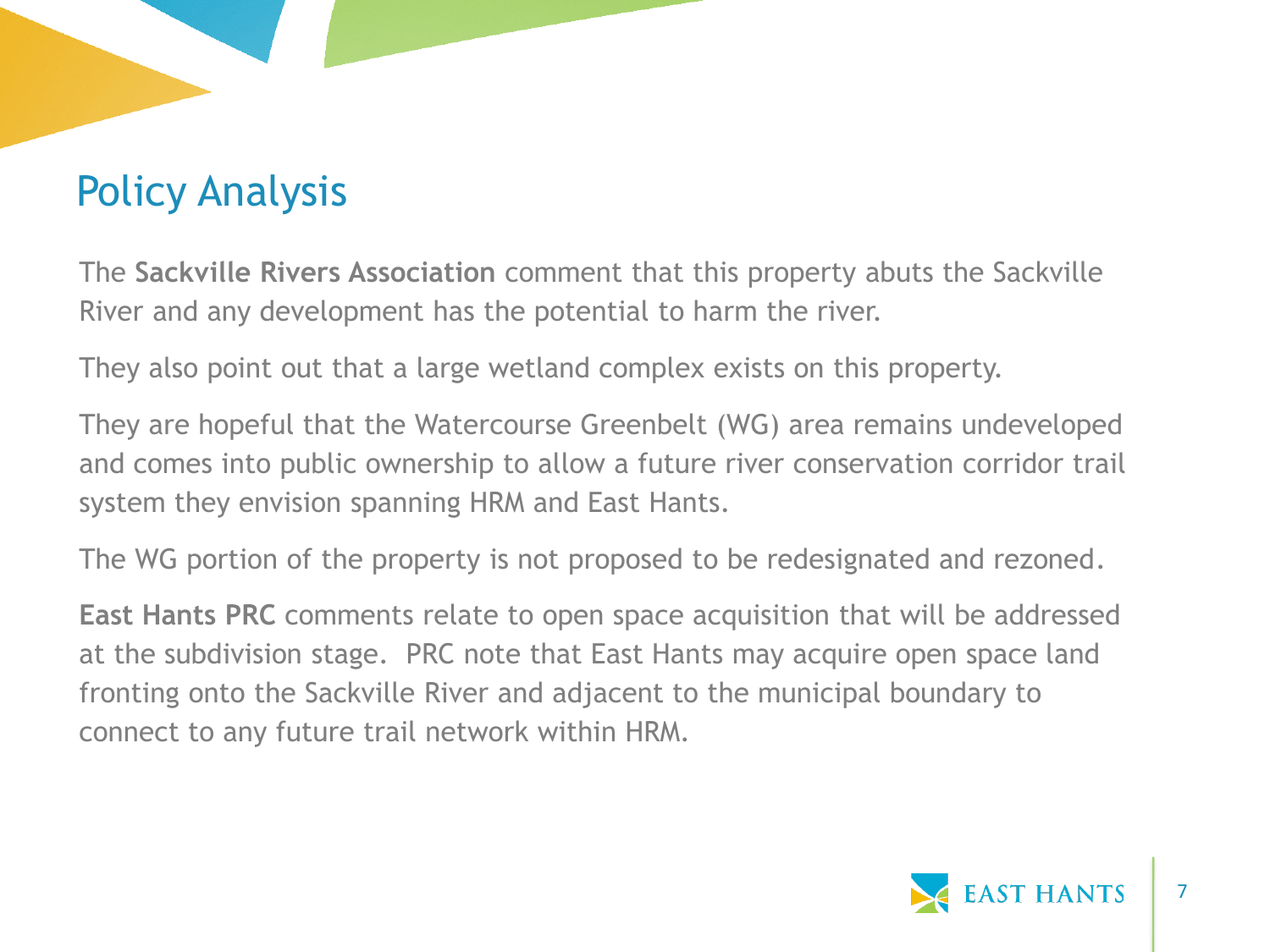**Hydrogeology**

Richard Gagné from earth-water Concepts inc. was also engaged by the applicant to conduct a Level 1 groundwater assessment for the proposed development.

Although the report recommends that a Level 2 assessment be conducted, the report indicates that issues with quantity are not expected.

The report suggests that, even using a conservative estimate, there is a potential for 500 additional dwellings within the groundwater recharge area.

The consultant's main concern is well interference within the new subdivision if wells are placed too close together.

After discussing the report with the consultant, staff are satisfied that the Level 1 assessment has demonstrated that it is highly probable that these potential 50 lots are in an area with an adequate quantity and quality of groundwater and staff are not recommending that a Level 2 assessment be required.

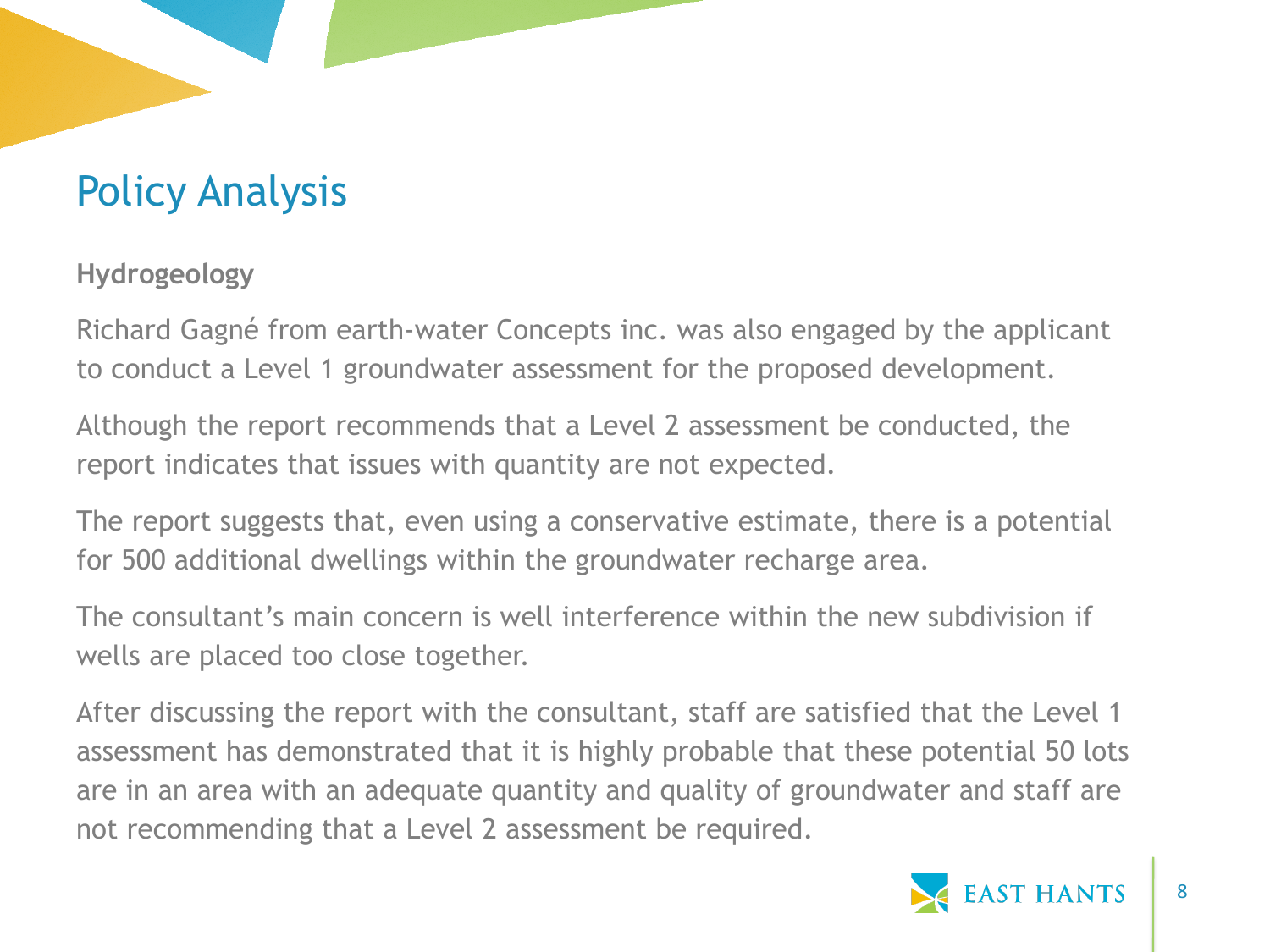#### Citizen Engagement

- An advertisement outlining the proposal and indicating that it is under review by staff was placed in the *Chronicle Herald* on March 24, 2021.
- As part of the review process, a public information meeting (PIM) was required, for MPS amendments, to hear input from the community.
- The meeting was held digitally on April 6, 2021 with 15 participants. Comments were as follows:
	- Condition of the South Uniacke Road & bridge
	- Impact of development on property taxes
	- Environmental impact on Sackville River and wetlands
	- Impact on wells in area

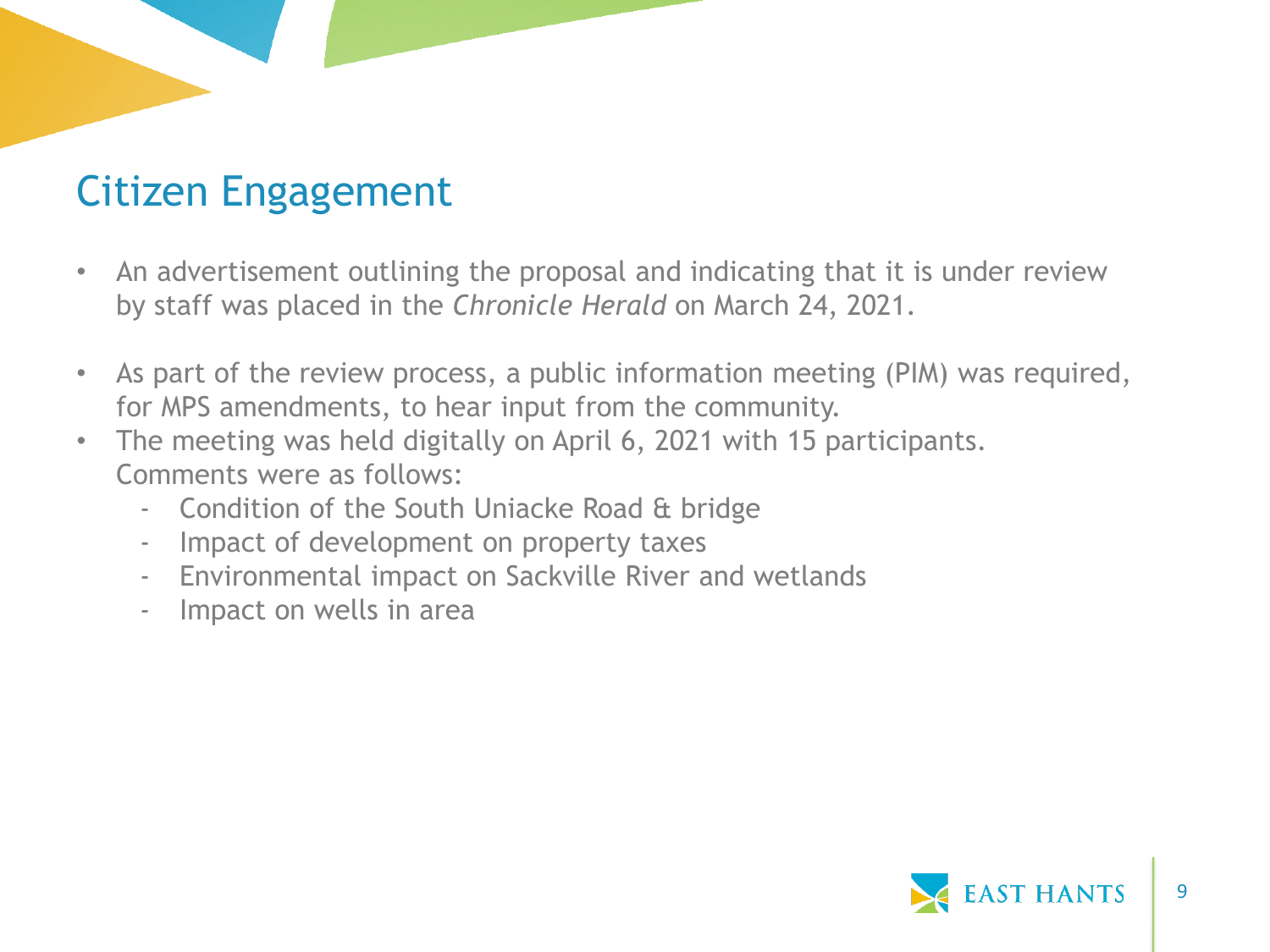#### Citizen Engagement

- A survey was circulated to 50 property owners within 500m of the site in August 2021.
- Three responses were received and have been posted with this report.
- Respondents were concerned with:
	- o traffic and safety on South Uniacke and Etter Road,
	- $\circ$  objected to the R2 zoning that could double density (no longer an issue),
	- o had concern with accessing child care for school aged children with additional population and
	- o the lack of municipal services in the area.
- •
- If a public hearing is approved staff will again circulate to all property owners within 500m.

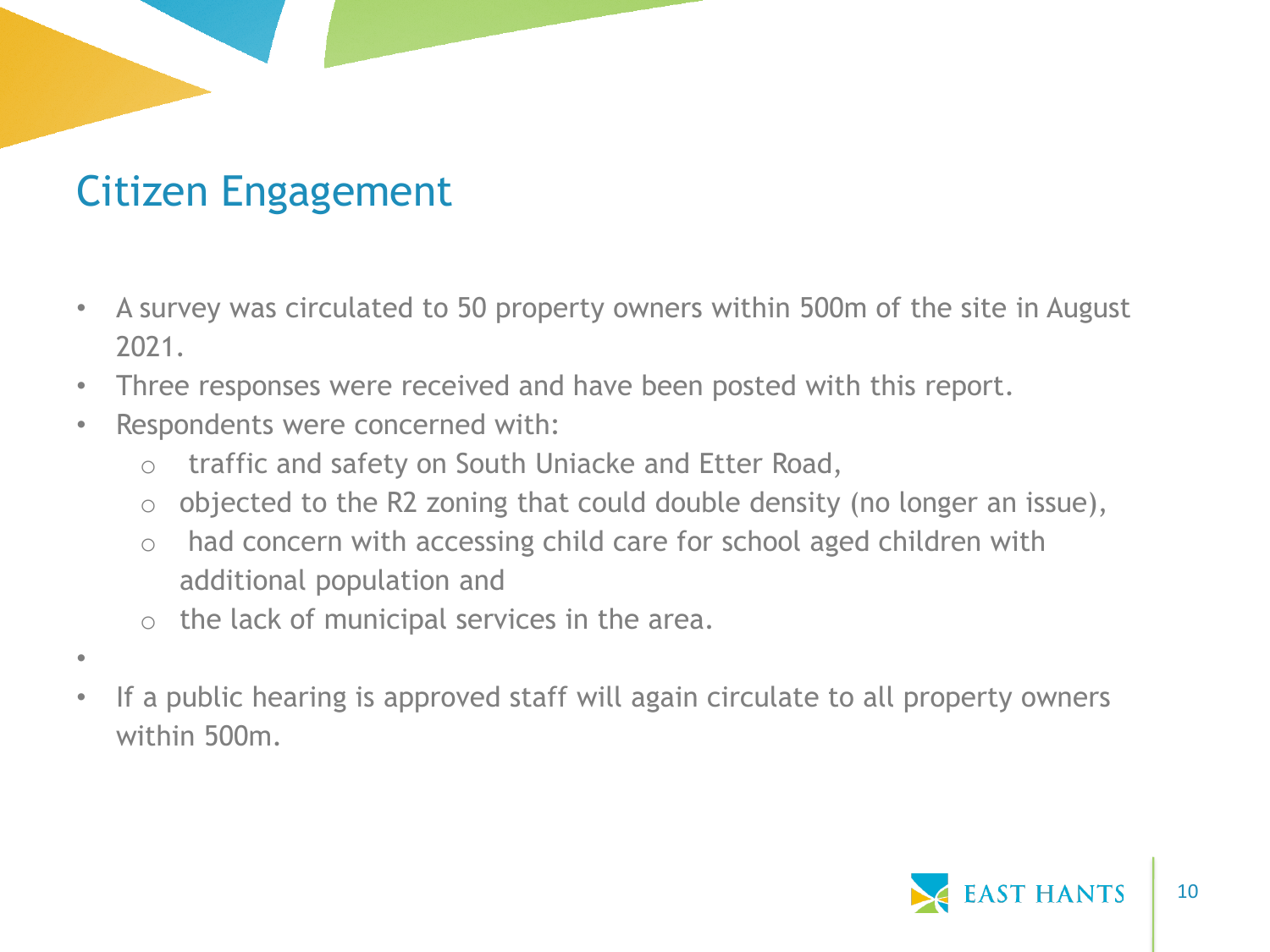#### Conclusion

- Staff will continue to review the proposal to change the subject property to the Established Residential (ER) Designation and (R1) Zone.
- The proposed amendments will be evaluated using all applicable policies in the Municipal Planning Strategy.
- Staff will make a recommendation to PAC in their final staff report.